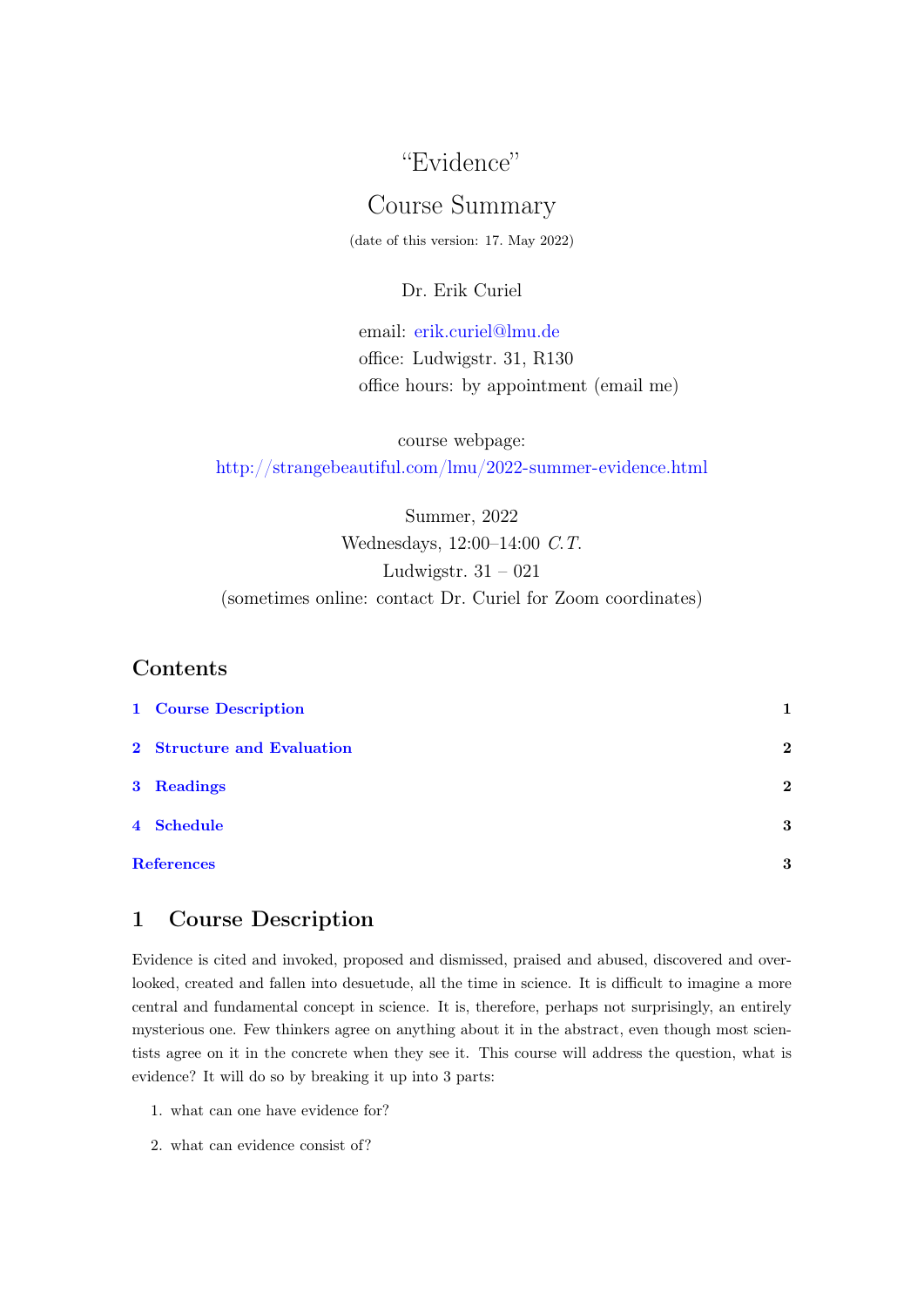#### 3. how does it act as evidence?

We will consider some influential attempts to address these questions, as well as some perhaps not so well known, using case-studies drawn from several different areas of physics to test their philosophical interest and viability.

#### <span id="page-1-0"></span>2 Structure and Evaluation

The class period will consist of lectures by Dr. Curiel, based on the assigned reading, with at least one third of the class time dedicated to open discussion. There will also be opportunities for students to give presentations (20–30 minutes) on topics they are particularly interested in. The schedule of lectures and required and suggested readings can be found here:

[http://strangebeautiful.com/lmu/lectures-lmu-evidence.pdf.](http://strangebeautiful.com/lmu/lectures-lmu-evidence.pdf)

The course is worth 9 ECTS, and 3 SWS. The grade for the course will be determined by a term paper of approximately 6000 words for MA students (not counting bibliography), and of approximately 3000 words for BA students (not counting bibliography), due some time in the Fall of 2021, the exact date still to be determined. The paper will be on a subject of the student's choice, though I will provide suggested paper topics. I strongly urge students to consult with me before choosing a topic. I will be happy to read and comment on rough drafts of the final paper, so long as they are given to me at least three weeks before the due date. Please send me the paper by email, with your name and Matrikelnummer clearly given at the beginning. Please do not use a separate title page, as that is only a waste of paper. (Yes, I print papers out to read them—the carnal solidity of paper focuses my thoughts.)

For a grade in the range  $1,0-1,3$ , you need to have a clearly articulated question and main claim, both of which have to be presented in the introduction. You have to develop an independent and original argument supporting your main claim; merely reconstructing arguments is not enough. Your argument has to take up more than  $50\%$  of the term paper. The argumentative structure of the term paper has to be made explicit  $(e.g., by)$  an overview in the introduction, by guiding the reader in each section, and so on). You have to anticipate and discuss possible objections to your own arguments. You must show that you are able to reconstruct arguments from the relevant literature in a concise and accurate way. You must show that you are familiar with the relevant literature, so you should refer to and at least briefly discuss at least 3 publications that are not part of the required reading in the schedule of lectures and readings, though they may be part of the suggested reading. Finally, the paper should be clearly written. Grades lower in the scale will be given in proportion to how many of these criteria the paper does and does not satisfy. My expectations are spelled out more thoroughly in my essay "Notes on Learning Philosophy" Curiel [2011.](#page-2-2)

#### <span id="page-1-1"></span>3 Readings

Some of the required and suggested readings are available online at the course's webpage, though they may not be listed as such in the bibliography: